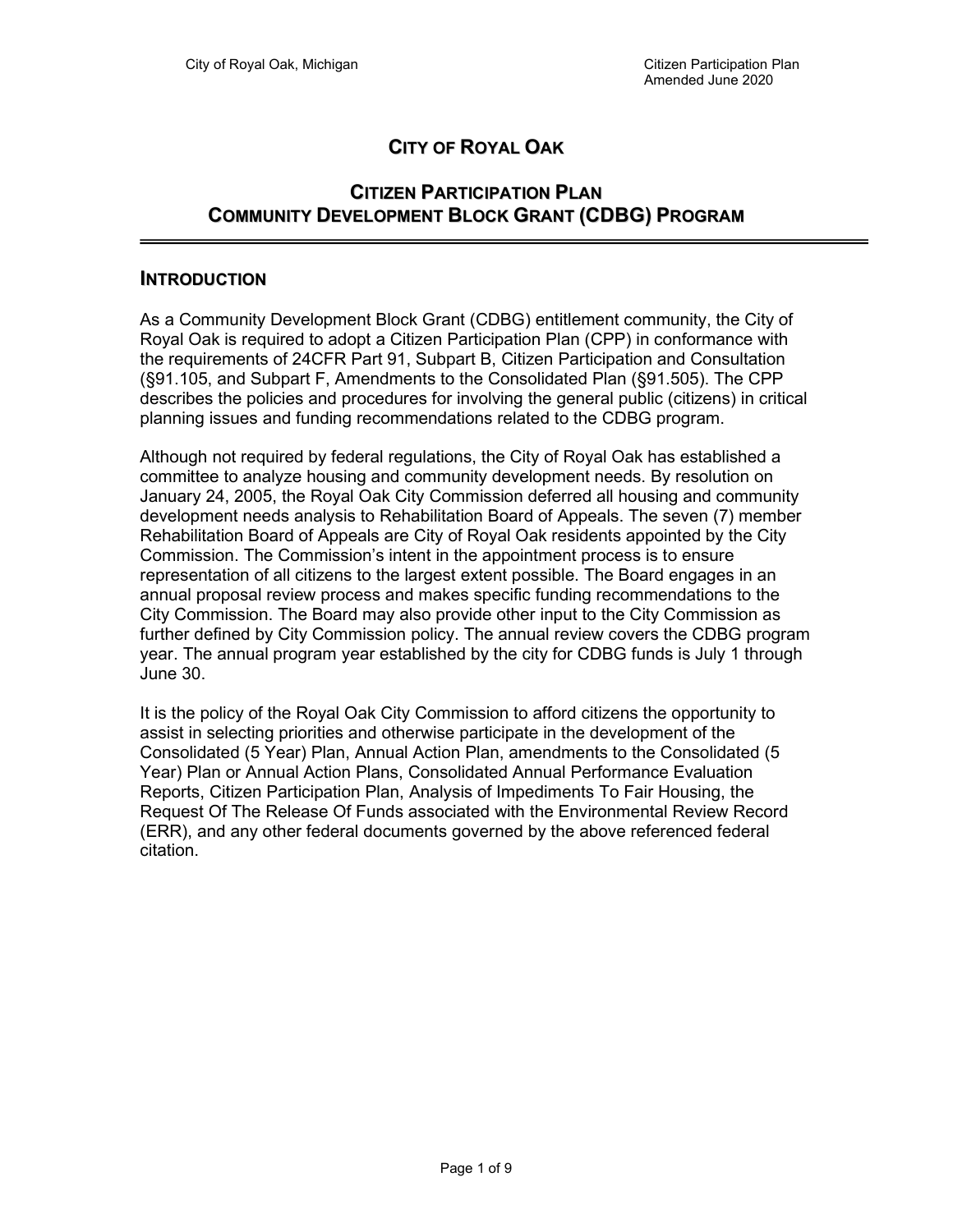### PURPOSE

The CPP has several objectives, including:

- adequately informing citizens (including minority, non-English speaking, disabled, lower-income, and those likely to be affected by program activities) so that they can knowledgeably participate in program planning and development; and can review performance for the programs covered by this plan.
- soliciting views and opinions from the public and community stakeholders, including adjacent communities, regional planning entities, and the State of Michigan concerning housing and community development needs, particularly as they relate to lower-income residents.
- coordinating program development and delivery between public and private entities which provide housing and human services, and between units of government concerning area-wide issues.
- informing citizens of the processes followed in developing and managing the programs covered by the CPP.

#### ENCOURAGING CITIZEN PARTICIPATION

Citizens are encouraged to participate in the development of the Consolidated Plan, Annual Action Plan, any substantial amendments to the Consolidated Plan or Annual Action Plan, Consolidated Annual Performance Evaluation Report, Analysis of Impediments To Fair Housing, the Request Of The Release Of Funds associated with the Environmental Review Record (ERR), and Citizen Participation Plan. Attention shall be given to encourage the participation of low- and moderate-income persons. Reasonable actions will be taken to encourage participation by all citizens, including minorities, disabled persons, non-English speaking persons, the elderly, and the Oakland County Continuum of Care. The city encourages the participation of local and regional service agencies and institutions in the process of developing and implementing the consolidated plan. The city may also utilize alternative public involvement techniques and quantitative ways to measure efforts that encourage citizen participation in a shared vision for change in communities and neighborhoods, and the review of program performance, e.g., use of focus groups, neighborhood meetings, and use of web-based surveys. There is no public housing located in the City of Royal Oak.

#### ADMINISTRATIVE RESPONSIBILITIES AND CONTACT INFORMATION

The City of Royal Oak is the recipient of all CDBG funds. The City of Royal Oak Community Development Department has responsibility for administration of the Consolidated Plan process, which includes all activities related to development and dissemination of Consolidated Plans, Annual Action Plans, Substantial Plan Amendments, Consolidated Annual Performance Evaluation Reports, Analysis of Impediments To Fair Housing, the Request Of The Release Of Funds associated with the Environmental Review Record (ERR), and Citizen Participation Plan. The Community Development Department administers the CDBG funds and assists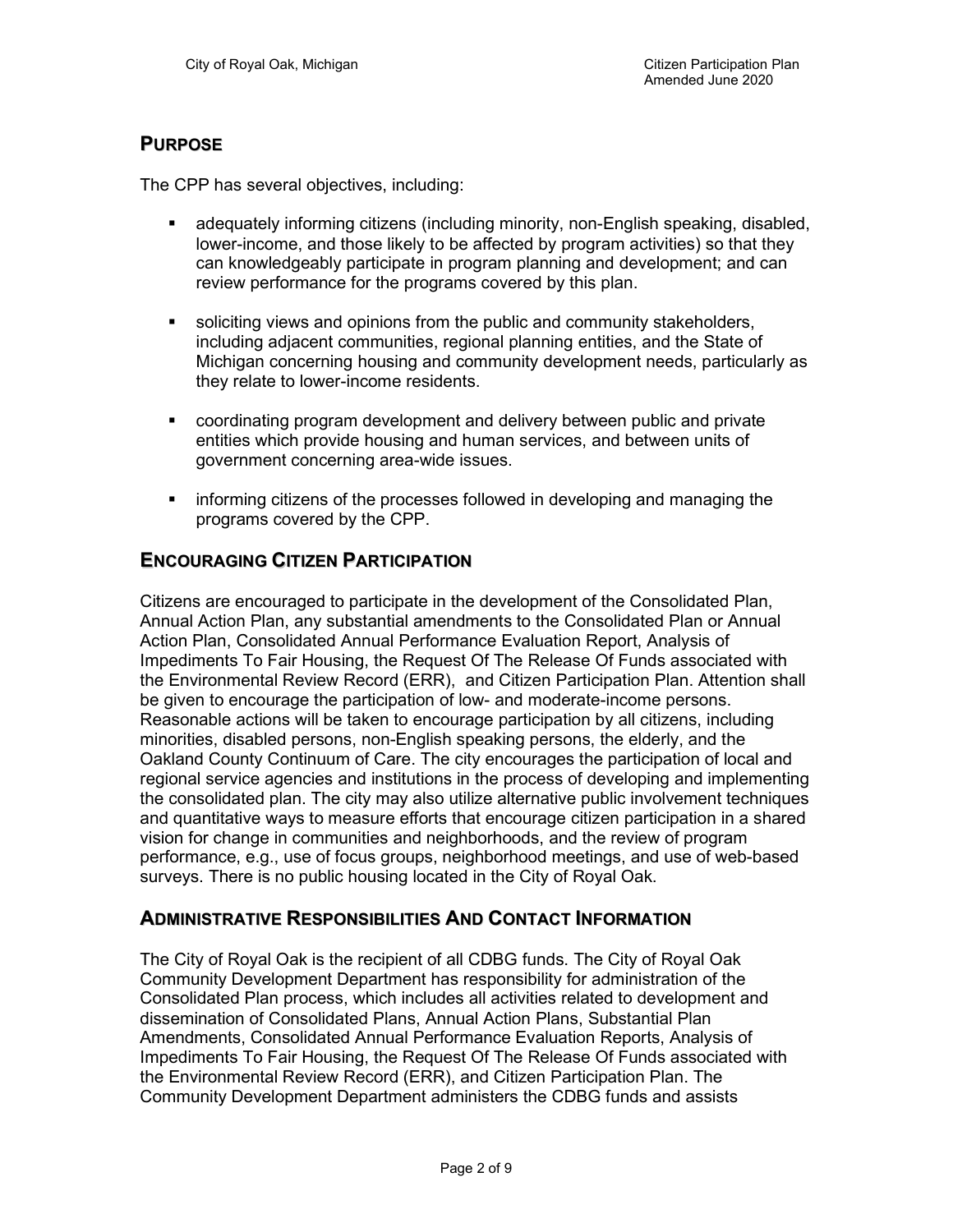subrecipient organizations and city departments with meeting the reporting requirements set forth by HUD. Additional information may be obtained from the Royal Oak Community Development Department at (248) 246-3280 or www.romi.gov

### PUBLIC NOTICE

The City of Royal Oak will provide advanced public notice once any of the following documents is available: the proposed/draft Consolidated Plan, the proposed/draft Annual Action Plan, any proposed Substantial Amendments, the proposed/draft Consolidated Annual Performance Evaluation Report, the proposed/draft Analysis Of Impediments To Fair Housing, the Request Of The Release Of Funds associated with the Environmental Review Record (ERR), and any proposed amendments to the Citizen Participation Plan.

HUD considers two weeks advance public notice to be adequate for the public to permit informed comment. The amount of lead time can also vary, depending on the event. Specific minimum amounts of lead time for different events are described later in this CPP.

Public notices for public hearings on the above-mentioned documents will be published as a display advertisement in a local newspaper of general circulation. Notices may also be posted at City Hall, Royal Oak Public Library, and city's senior center(s), on the city's cable television, radio or website or direct mailings to agencies, neighborhood associations, groups, and individuals. The requirements for publishing will be met by publishing a summary of the above-mentioned documents. Staff will retain all documentation identifying the steps taken to distribute public notice.

#### PUBLIC ACCESS TO INFORMATION

The City of Royal Oak will provide the public with reasonable and timely access to information and records relating to the data and content of the Consolidated Plan. Documents relevant to the CDBG program shall be made available at the Community Development Department during normal working hours for citizen review upon request. "Standard documents" include the following:

- a) Proposed and final Consolidated Plan.
- b) Proposed and final Annual Action Plan.
- c) Proposed and final Substantial Amendments to either the Consolidated Plan or the Annual Action Plan.
- d) Proposed and final Consolidated Annual Performance Evaluation Report.
- e) Proposed and final Analysis Of Impediments To Fair Housing
- f) The Request For The Release Of Funds associated with the Environmental Review Record (ERR)
- g) Proposed and final Citizen Participation Plan.

The city shall also provide for full and timely disclosure of its program records and information consistent with applicable State and local laws regarding freedom of information, personal privacy, and obligations of confidentiality. These documents include all key documents such as prior applications for funding, letters of denial and approval, grant agreements, other reports required by HUD, all mailings and promotional material, records of hearings, documents regarding other important program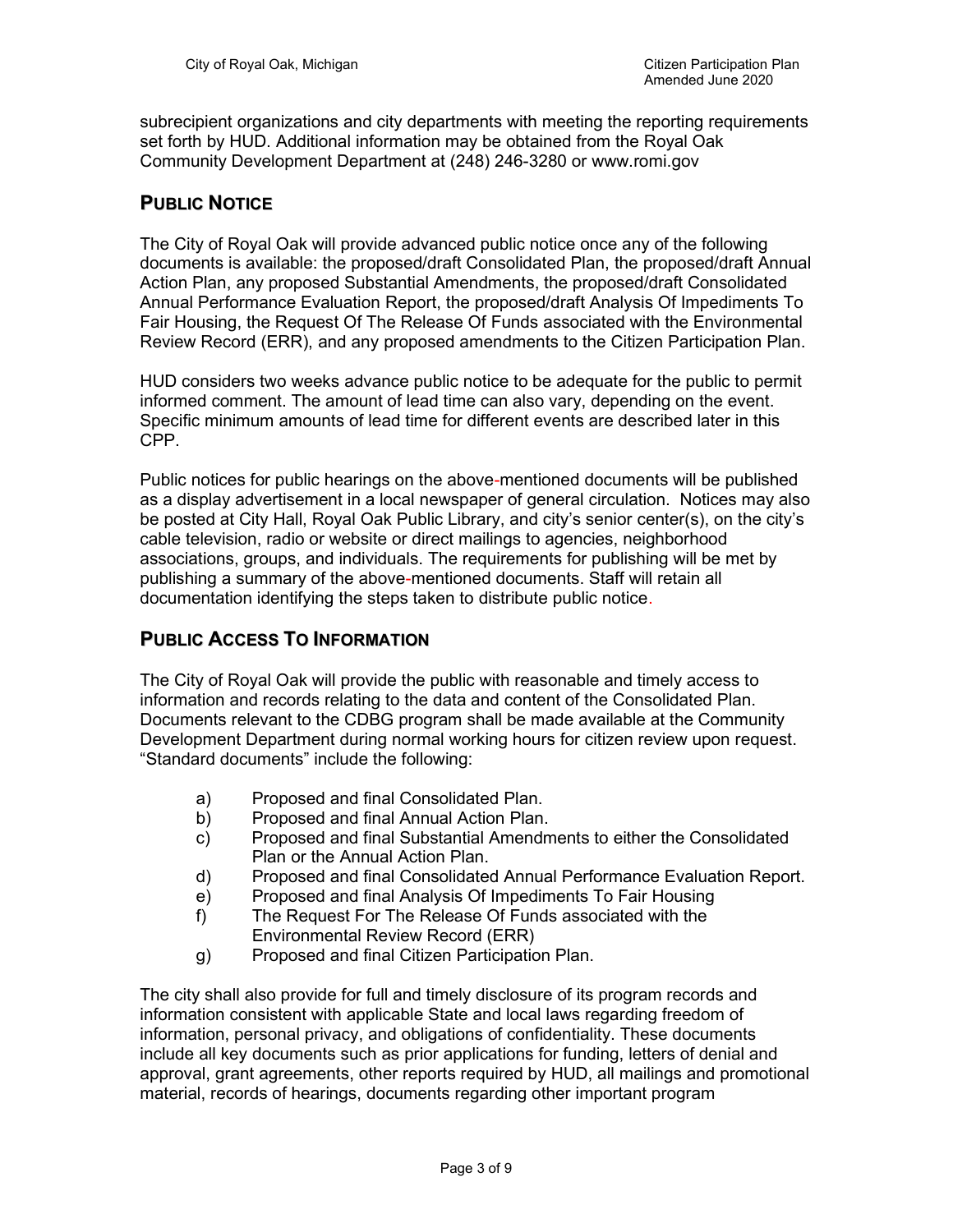requirements, such as contracting procedures, environmental policies, fair housing and other equal opportunity requirements, and relocation provisions; copies of regulations and issuances governing the program.

In the spirit of encouraging public participation, copies of standard documents will be provided to the public. The city shall make copies of standard documents available at the City of Royal Oak Community Development Department. Also, copies may be available for review at the Royal Oak Public Library reference desk. One (1) free copy will be provided to individual citizens and groups that provide prior request. The city will take all reasonable steps to provide a copy of the standard documents to disabled persons, and non-English speaking persons. The city may also post a free downloadable copy of standard documents on its website, along with other program information concerning funding amounts, eligibility, and compliance with program requirements, notices, and other pertinent information.

### PUBLIC HEARINGS

Public hearings will be held at key stages of the process to obtain the public's views and to provide the public with the city's responses to public questions and proposals. Federal law requires that the city hold at least two public hearings to obtain input regarding community needs during the development of a Consolidated Plan, to review proposed uses of funds in each Annual Action Plan, and to review program performance. The public hearings shall be conducted at different stages of the program year.

Public hearings shall be held only after adequate public notice has been provided as described in the "Public Notice" portion of this CPP, including a display advertisement in a local newspaper of general circulation two weeks prior to the public hearing or reduced notification period as defined by HUD. The public notice of the public hearing shall indicate the time and location and include a direct contact at the city for further information. All public hearings will be held at a convenient time and at an accessible location. Non-English speaking or hearing impaired and disabled citizens wishing to attend a public hearing must notify the city at least five (5) days prior to the meeting to arrange translation or interpretive services. The city shall provide such services to the greatest extent possible.

During a declared disaster / emergency or any legislative action or executive order impacting in-person gatherings, the city may utilize virtual or web-based hearings in lieu of in-person hearings. Notice of said meetings will comply with all applicable state laws or executive orders. Any and all reasonable accommodations to allow for public input during a public hearing shall be afforded to interested parties.

### STAGES OF THE CONSOLIDATE PLAN PROCESS

The policies and procedures in the CPP relate to five specific stages of action mentioned in law or regulation. These stages include:

1) Needs assessment stage

The identification of housing and community development needs that generally occurs during development of a Consolidated Plan.

2) Plan development stage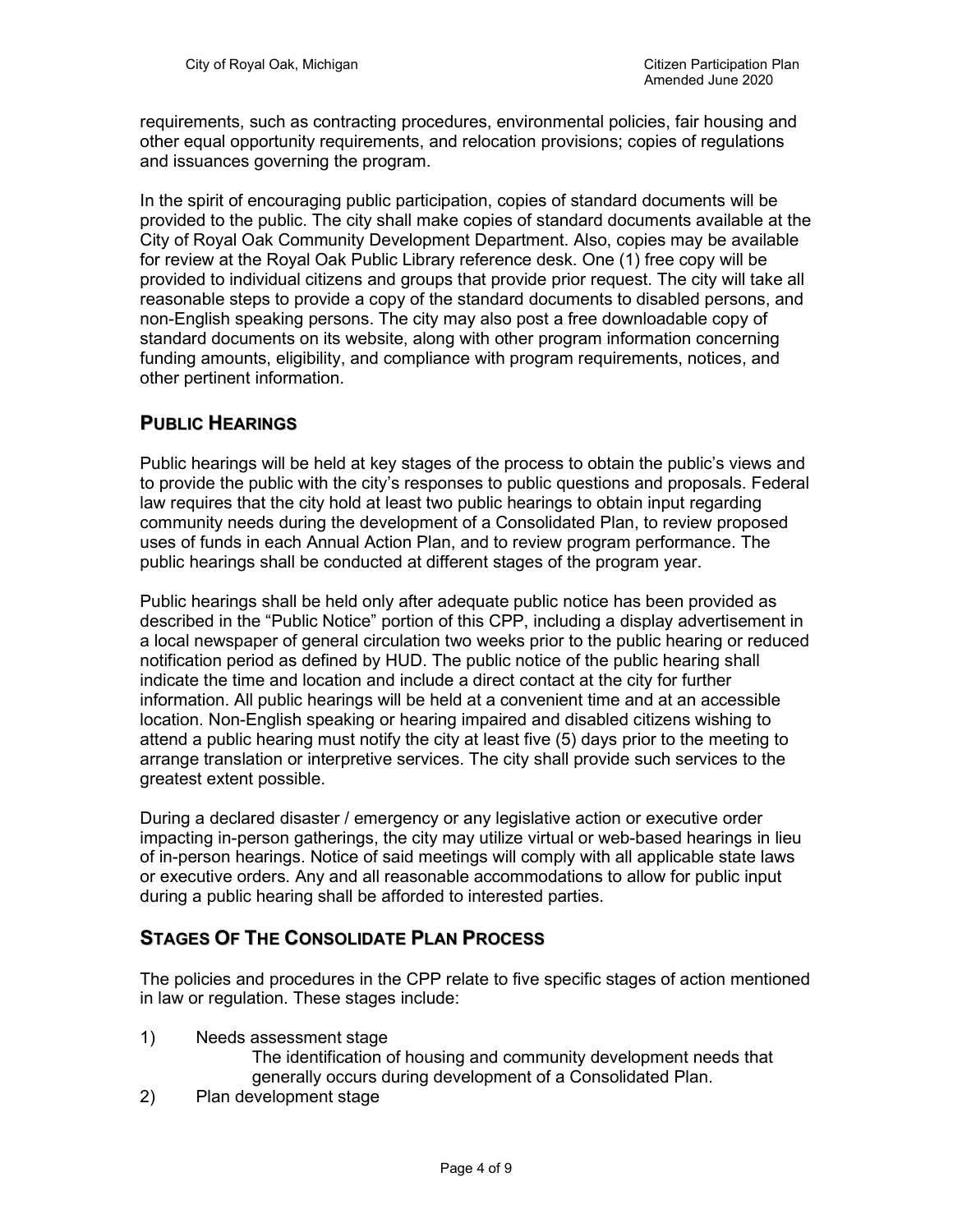Preparation of a draft Consolidated Plan and/or draft Annual Action Plan.

3) Approval stage

The formal approval by the Royal Oak City Commission of the final Consolidated Plan or Annual Action Plan.

- 4) Substantial amendment stage
	- A substantial amendment will be proposed, considered and acted upon with formal approval by the Royal Oak City Commission.
- 5) Performance review phase Preparation and review of the Consolidated Annual Performance Evaluation Report.

#### NEEDS ASSESSMENT STAGE

The Rehabilitation Board of Appeals shall consider updates to the city's Analysis Of Impediments To Fair Housing and Consolidated Plan. The Analysis inventories existing and potential impediments to housing opportunities within the city. The Consolidated Plan's certification to affirmatively further fair housing requires the city to undertake the Analysis. The Analysis is a precursor to the Consolidated Plan and helps identify the housing market and needs.

The Consolidated Plan, is a plan of three to five years in length, which describes community needs, resources, priorities, and proposed activities to be undertaken under the city's CDBG program, during its effect.

The Community Development Department shall have been the lead agency in the development of these documents. The results of the Needs Assessment stage shall be incorporated into the Consolidated Plan. Staff shall also include a Housing and Homeless Needs Assessment and Housing and Market Analysis in the Consolidated Plan and a Strategic Plan to address these needs.

Because the housing and community development needs of low- and moderate-income persons are so great and so diverse, priorities must be set in order to which needs shall receive the greatest resource allocation. The needs assessment stage is a critical component of the Consolidated Plan.

The City of Royal Oak conducts public meetings to obtain opinions from citizens about the needs and what priority those needs have during the development stage of the Consolidated Plan (every five years). The city may also utilize alternative public involvement techniques and quantitative ways to measure efforts that encourage citizen participation in a shared vision for change in communities and neighborhoods, and the review of program performance, e.g., use of focus groups, neighborhood meetings, and use of web-based surveys.

Public meetings about needs will be completed at least 15 days before a draft Analysis Of Impediments To Fair Housing or Consolidated Plan is published for comment, so that the needs identified can be considered by the city and addressed in the draft Analysis Of Impediments To Fair Housing and Consolidated Plan.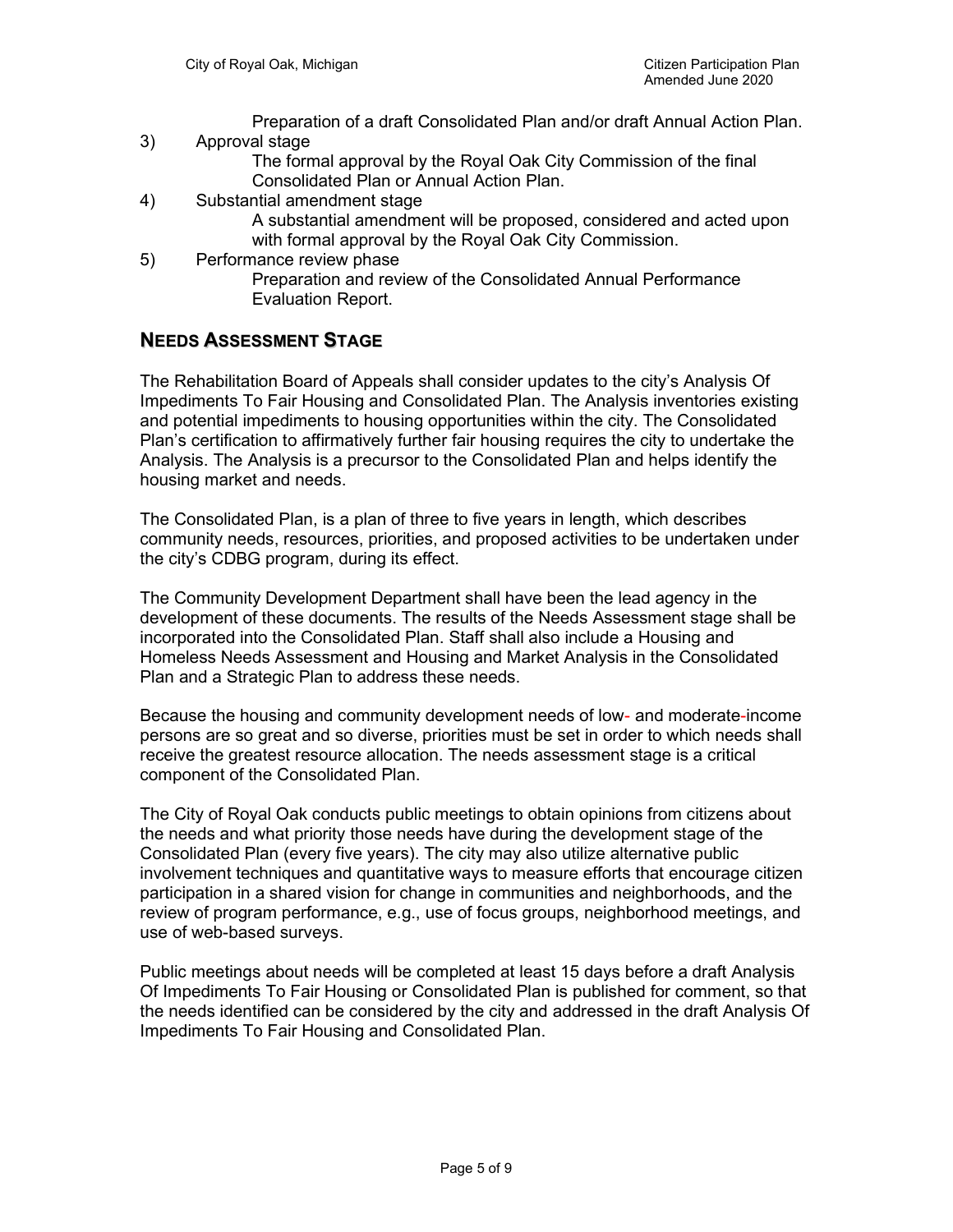#### PLAN DEVELOPMENT STAGE

At the beginning of this stage, usually in the fall of each year, the City of Royal Oak shall make available to citizens, public agencies, and other interested parties the following information for their informed participation in the development of the Consolidated Plan and/or Annual Action Plan.

- $\blacksquare$  the amount of assistance expected to be received by the city, including grants and program income.
- the range of activities that may be undertaken, including the estimated amount of funds that will benefit low- and moderate-income persons.
- how the city plans to minimize displacement of persons, and assist any displaced persons, specifically the types and levels of assistance to be made available by itself or by other legally responsible entities, even if no displacement is expected.
- contact information so that interested persons may obtain additional information.

In the fall of each program year, the Community Development Department staff will prepare and distribute an Application for Assistance/Funding to local service agencies and city departments for the upcoming program year's Annual Action Plan. The Annual Action Plan describes the funding levels and activities to be undertaken during the individual upcoming program year for the CDBG program to address the priority needs and objectives as outlined in the Consolidated Plan for the three-to-five year period. The Community Development Department shall maintain a list of local service agencies for distribution. The city realizes that not all service agencies may be directly notified; therefore, the city may also post the application on the city's website. All service agencies are welcome to apply.

City staff will be available to work with organizations representative of low- to moderateincome persons who are interested in submitting an application to fund a CDBG-eligible activity. Assistance will continue to be provided to those agencies in receipt of CDBG funds as they conduct the approved activity. Assistance will also be given to the Rehabilitation Board of Appeals and City Commission to facilitate their roles in the citizen participation process and various stages of the development of the Consolidated Plan, Annual Action Plan, Substantial Amendments, Consolidated Annual Performance Evaluation Reports, Analysis Of Impediments To Fair Housing, and Citizen Participation Plan. Assistance will include meeting arrangements and agendas, communications, and program information.

The distributed application collects information regarding the agency/department, the proposed activity/project, how the activity qualifies under the federal objectives, requested funding levels, anticipated number of persons/households served and past performance, if applicable. The application, in accordance with the Federal Register Notice of 2005, also collects performance outcome measurements for each proposed activity.

The Community Development Department staff will review the applications for eligibility and whether or not the proposed activities meet the objectives of the Consolidated Plan. All submitted applications are public documents and available upon request. Staff shall summarize and present the funding requests to the Rehabilitation Board of Appeals for their consideration at an open public meeting. All public meetings shall include public comment as identified under the "Public Hearings" portion of this document.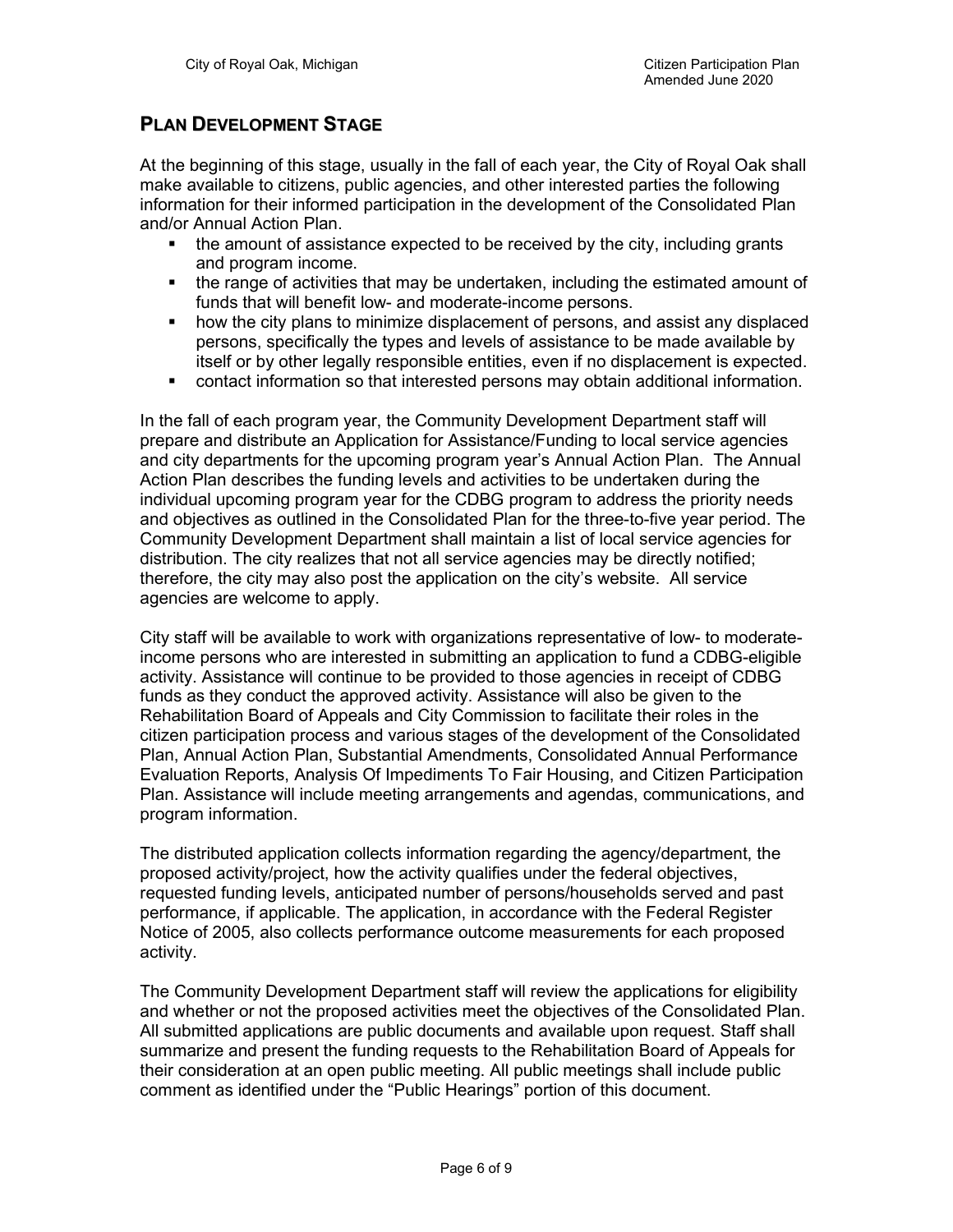Applicants may be required to provide additional information or be present at public meeting to address any questions staff or the Board may have with regard to the proposed activities.

The Rehabilitation Board of Appeals provides citizen oversight to the development of the Consolidated Plan and Annual Action Plan. The Board shall review all submitted applications for consistency with the goals and objectives of the Consolidated Plan and make a final recommendation to the City Commission for its review and formal approval of the Annual Action Plan. All City Commission meetings are open to the general public and provide for public comment, per state law. Prior to final recommendation, the Board shall conduct a public hearing on the proposed Consolidated Plan and/or Annual Action Plan. Publication of notice shall occur at least 15 days prior to the meeting. Copies of the documents shall be available at locations specified in "Public Access to Information".

## PLAN APPROVAL STAGE

Based upon the review of proposed activities, the Rehabilitation Board of Appeals shall forward its recommendation regarding the Consolidated Plan and/or Annual Action Plan to the Royal Oak City Commission. The City Commission shall approve the Consolidated Plan and/or Annual Action Plan. All City Commission meetings are open to the general public and provide for public comment as identified under the "Public Hearings" portion of this document.

The city shall provide a period, not less than 30 days, to receive comments from citizens on the proposed Consolidated Plan or Annual Action Plan. All comments shall be incorporated into the Consolidated Plan and/or Annual Action Plan prior to their submittal to HUD for review and approval. Copies of the documents shall be available at locations specified in "Public Access to Information".

## THE REQUEST FOR THE RELEASE OF FUNDS ASSOCIATED WITH THE ENVIRONMENTAL REVIEW RECORD (ERR)

In compliance with federal regulations, the city must certify compliance with an environmental review of each CDBG-funded activity prior to requesting that HUD release of the CDBG funds to the city. A Notice Of Intent To Request Release Of Funds includes a fifteen (15) day public comment period as a authorized by HUD. During this time, the public is encouraged to review the Environmental Review Record which describes proposed CDBG-funded activities and their effects, if any, on the environment. It will be provided to the public for review as specified in "Public Access to Information".

#### SUBSTANTIAL AMENDMENT STAGE

The City of Royal Oak shall amend its approved Consolidated Plan and/or Annual Action Plan whenever it makes one of the following decisions:

- 1) To make a change in its allocation priorities or a change in the method of distribution of funds;
- To carry out an activity, using funds from any program covered by the Consolidated Plan (including program income), not previously described in the Annual Action Plan; or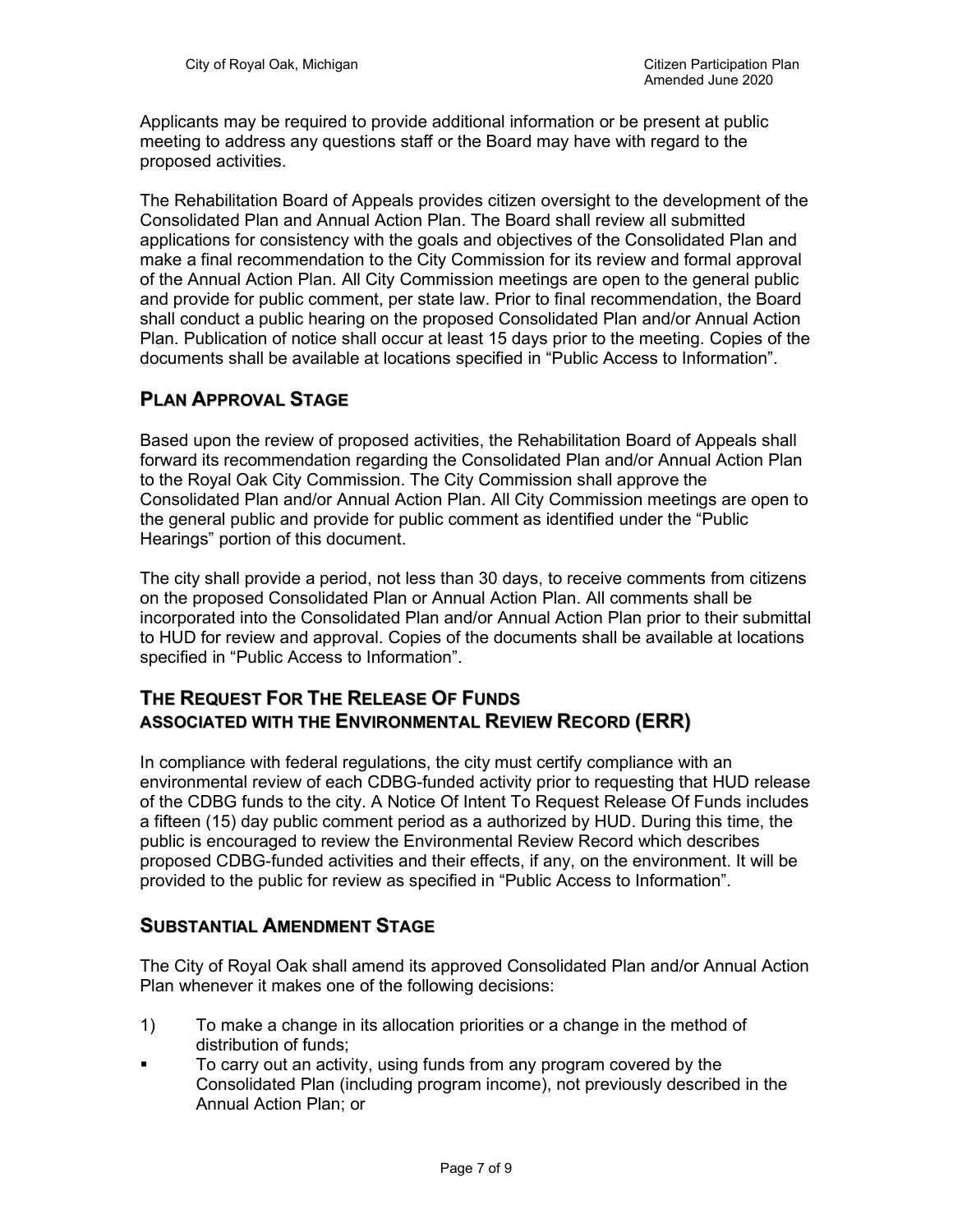To change the purpose, scope, location, or beneficiaries of an activity;

Often times proposed changes to an approved Consolidated Plan and/or Annual Action Plan may substantially (defined below) alter the documents to such an extent that public input is required. The city has therefore established the following criteria to define a threshold to require public participation.

Definition of a Substantial Amendment:

- A) Any significant change in priorities, goals and objectives outlined in the Consolidated Plan and/or Annual Action Plan.
- B) One, or several cumulative activity changes to an Annual Action Plan, equal to ten percent (10%) or greater of any CDBG funds or Section 108 loan funds.
- C) To carry out a CDBG-funded activity not previously approved in the Annual Action Plan.

The City of Royal Oak will provide reasonable notice of a proposed Substantial Amendment so that citizens will have an opportunity to review and comment on it. Notice will be made according to the procedures described in Public Notice of this CPP and will allow a 30-day period for public comment or timeframe otherwise determined by federal law. A summary of citizen comments not adopted in response to any proposed Substantial Amendment and the reasons that the views were not adopted shall be included in the Substantial Amendment. Copies of the Substantial Amendment will be made available to the public as indicating in the under "Public Access to Information".

In the event of a declared disaster or emergency, it may be necessary to expedite substantial amendments to the Consolidated Plan and/or Annual Action Plan. These amendments may include funding new activities and/or the reprogramming of funds, including cancelling activities to meet needs resulting from a declared disaster or emergency. Therefore, the city may utilize CDBG funds to meet these needs with at little as a 5-day public comment period, as authorized by HUD, instead of a 30-day public comment period.

With respect to a declared disaster or emergency event, the city may elect to use CDBG funds to address needs not provided for by the Federal Emergency Management Agency (FEMA) and the Small Business Administration (SBA) or other disaster relief efforts. Funding for disaster relief may not duplicate other efforts undertaken by federal or local sources unless allowed by the federal government. HUD may provide guidance on eligible uses and programmatic procedures.

#### CONSOLIDATED ANNUAL PERFORMANCE EVALUATION REPORT STAGE

The City of Royal Oak must submit to HUD the Consolidated Annual Performance Evaluation Report (CAPER) after the close of the program year. In general, the CAPER describes the specific use of program year funds and the extent to which funded activities benefit low- to moderate-income persons.

The city shall provide notice of the availability of the proposed CAPER so that citizens will have an opportunity to review and comment on it prior to submittal to HUD. Notice shall be made in accordance with procedures described in Public Notice of this CPP and